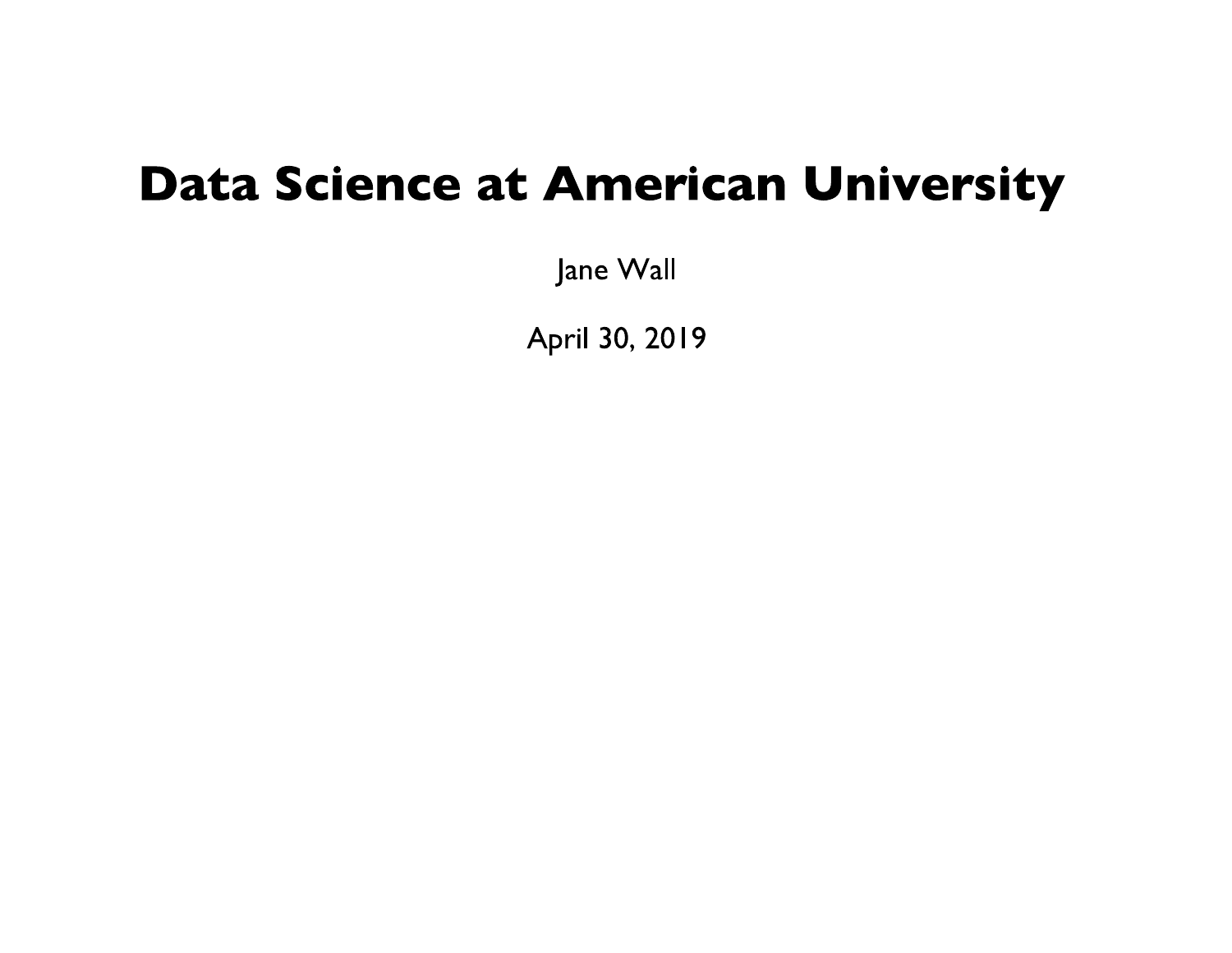### **Undergraduate Minor in Data Science**

```
- Calculus 1 (MATH 211 or 221)
```
- **Basic Statistics (STAT 202 or 203)**
- **Intermediate Statistics (STAT 302 or 320)**
- **Statistical Programming in R (STAT 412)**
- **Data Science (STAT 413)**
- **Regression (STAT 415) or Statistical Machine Learning (STAT 427)**

Consider BS/MS option and take STAT 612, 613, 615 and apply those courses to both degrees - leaving only 21 hours needed for the MS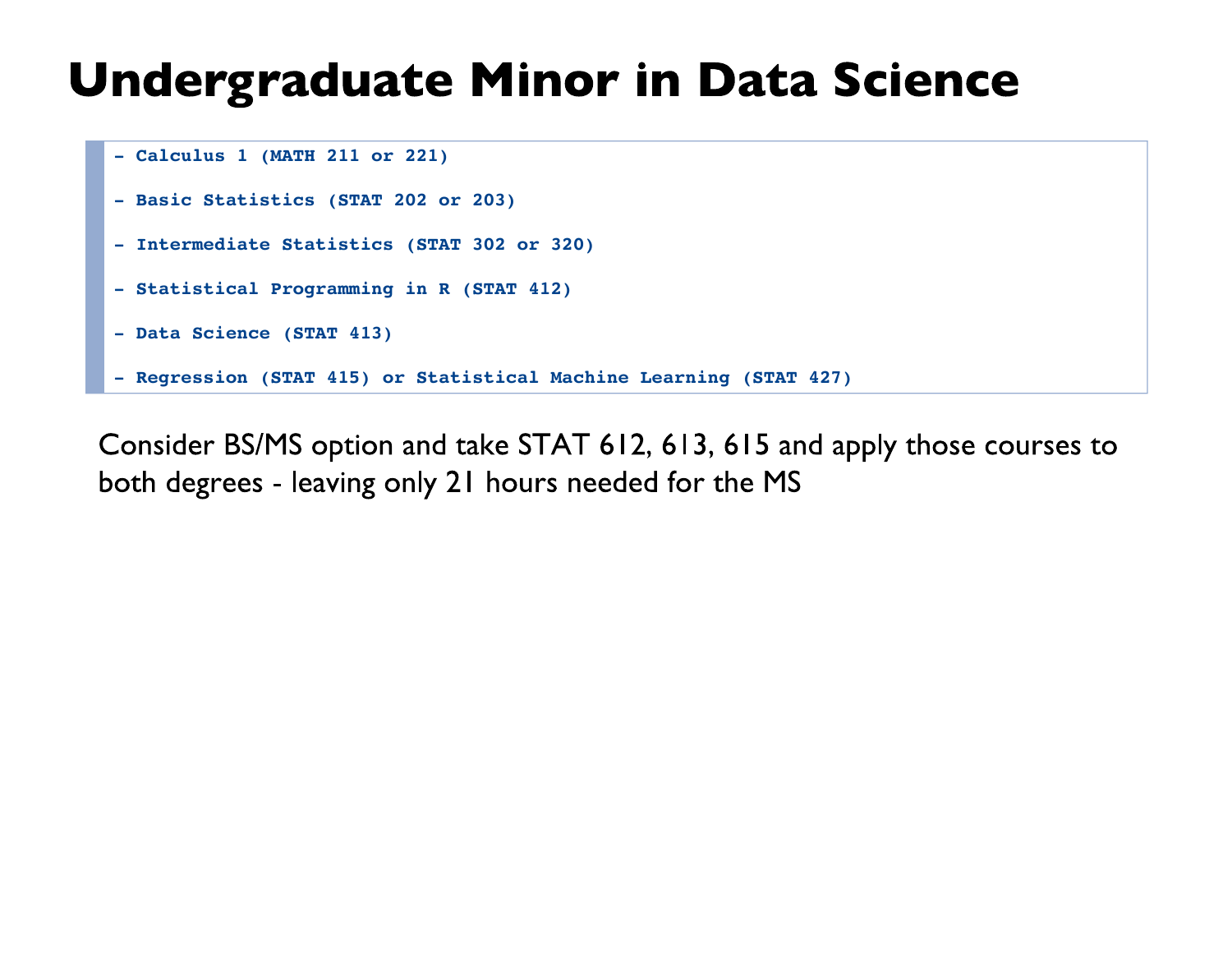# **BS in Data Science (proposed) 48-50** hours

```
- Required for all tracks (23 credit hours)
     - STAT 202 Basic Statistics 
     - CSC 280 Introduction to Computer Science I 
     - STAT 302 Intermediate Statistics 
     - STAT 412 Statistical Programming in R 
     - STAT 413 Data Science 
     - STAT 415 Regression 
     - STAT 427 Statistical Machine Learning 
- Application area track courses (25-27 hours)
     - Business, Computational Science or Statistics
     - Others TBD
```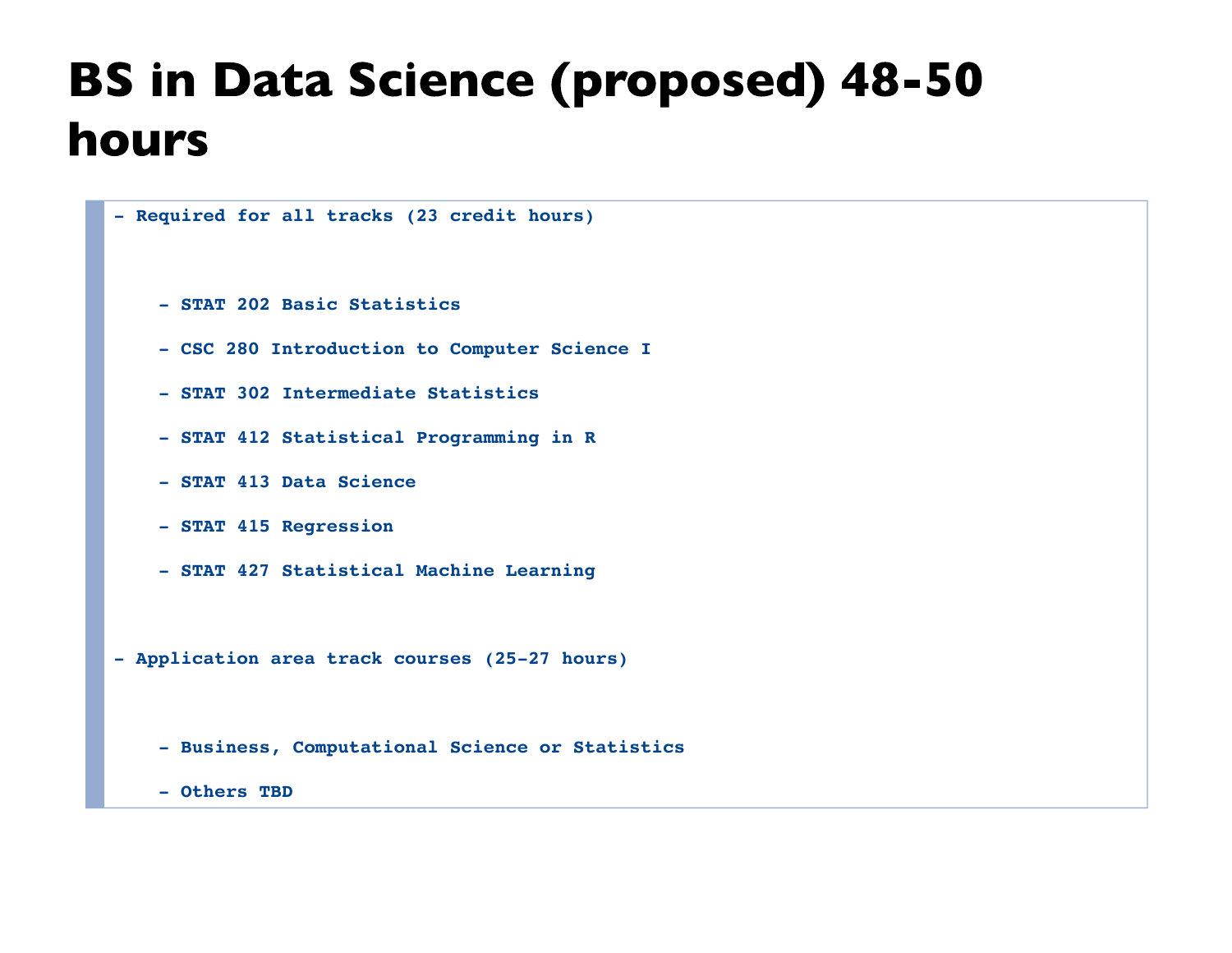## **BS in Data Sciences for Justice, Law** and Criminology

Joint between SPA and CAS - approved, starts Fall, 2019

47 hours total major requirement

```
- Required - (35 hours)
     - CSC 280 Intro to Computer Science I
     - CSC 480 Introduction to Data Mining
     - STAT 202 Basic Statistics
     - STAT 302 Intermediate Statistics
     - STAT 412 Statistical Programming in R
     - STAT 413 Data Science
     - JLC 104 Introduction to Systems of Justice
     - JLC 205 Introduction to Criminology
     - JLC 280 Introduction to Justice Research
     - JLC 281 Introduction to Legal Studies Research
```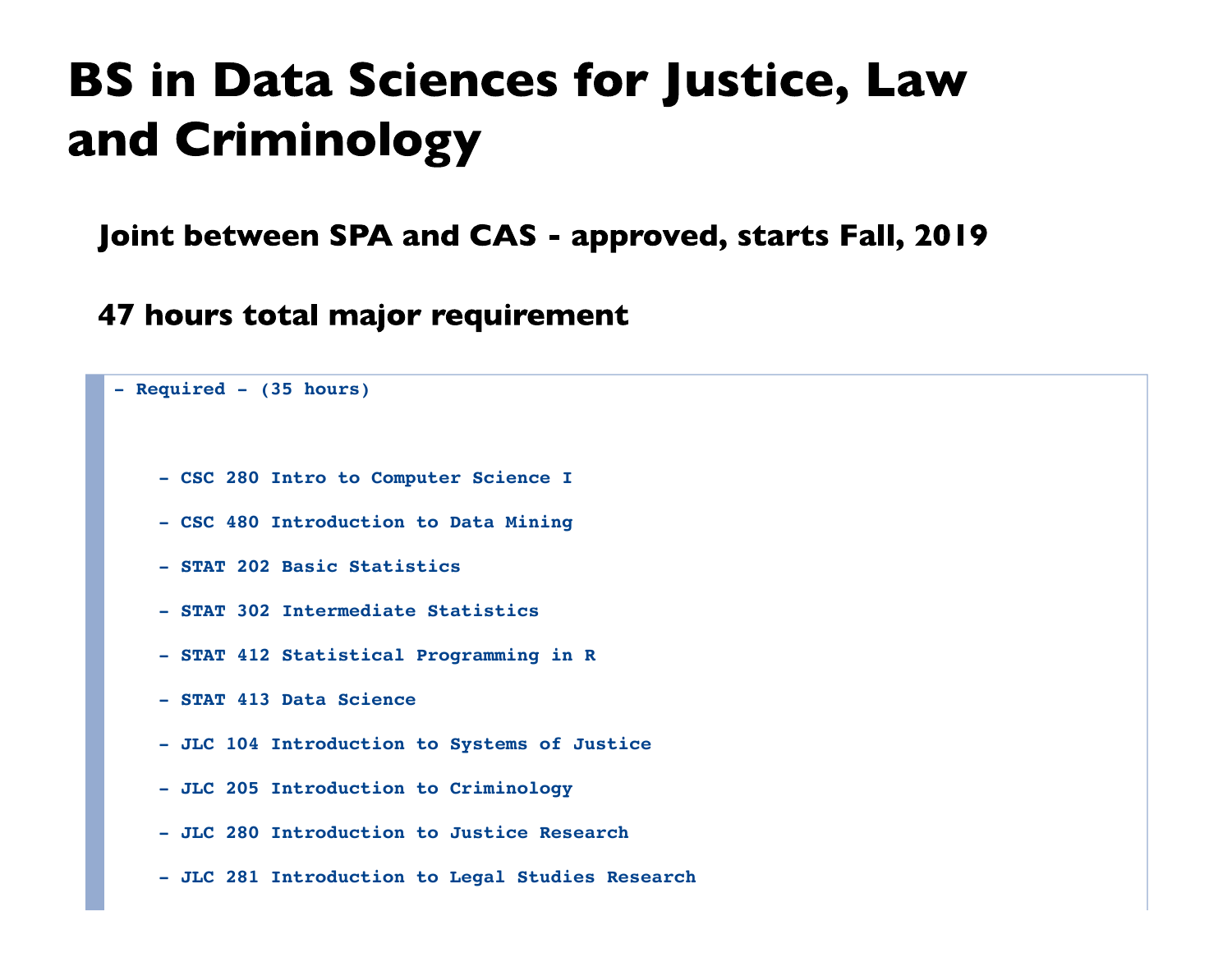**- JLC 437 Measurement of Crime**

**- Electives (9 hours) from long list of 3xx and 4xx JLC courses**

**- Capstone 3 hours in JLC 4xx course**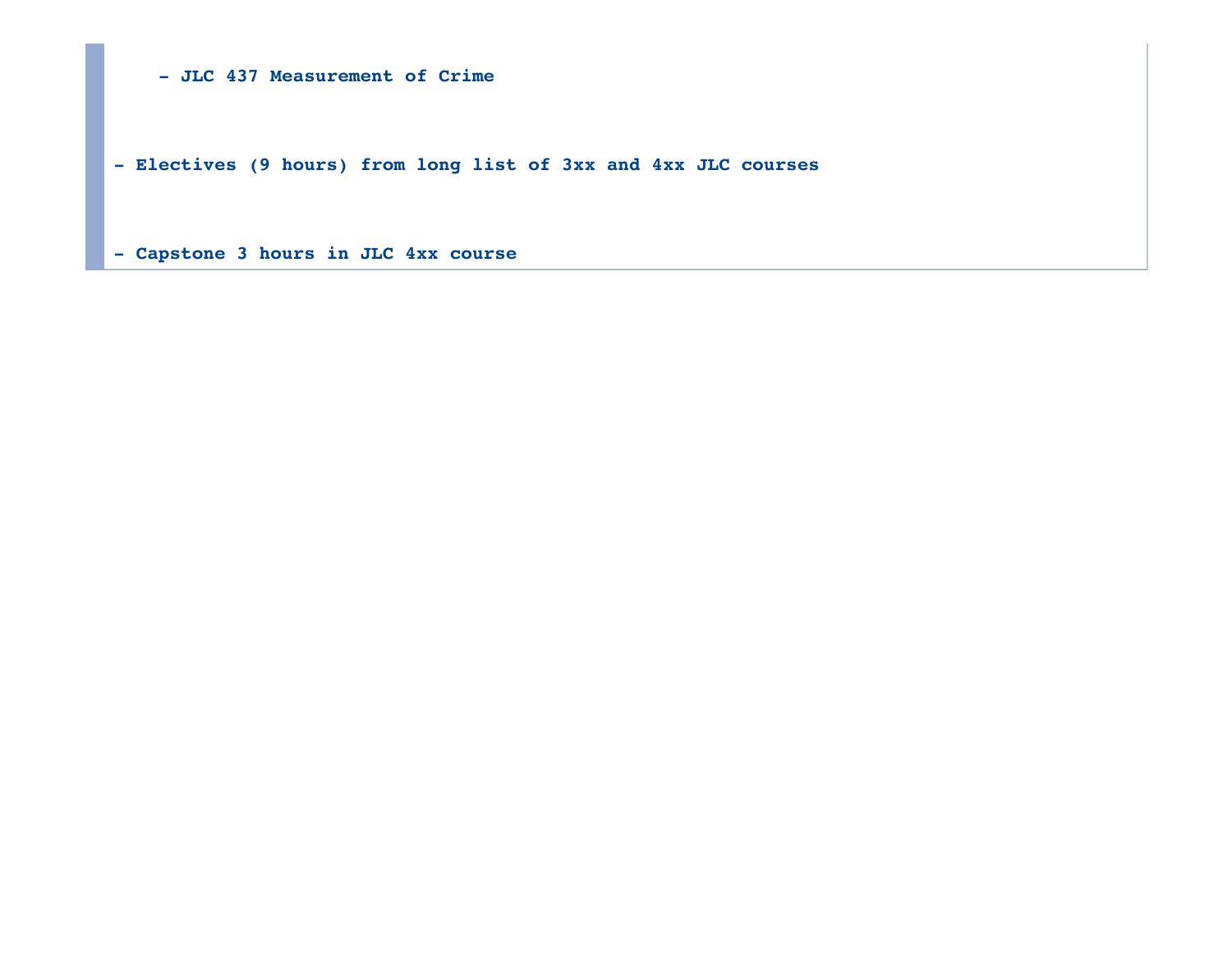### **BS in Data Sciences for Political Science**

Joint between SPA and CAS - approved, starts Fall, 2019

44 hours total major requirement

```
- Required - (32 hours)
     - CSC 280 Intro to Computer Science I
     - CSC 480 Introduction to Data Mining
     - STAT 202 Basic Statistics
     - STAT 302 Intermediate Statistics
     - STAT 412 Statistical Programming in R
     - STAT 413 Data Science
     - GOVT 110 Politics in the United States
     - GOVT 210 Political Power and American Public Policy
     - GOVT 310 Introduction to Political Research
     - GOVT 105 Individual Freedom vs Authority
```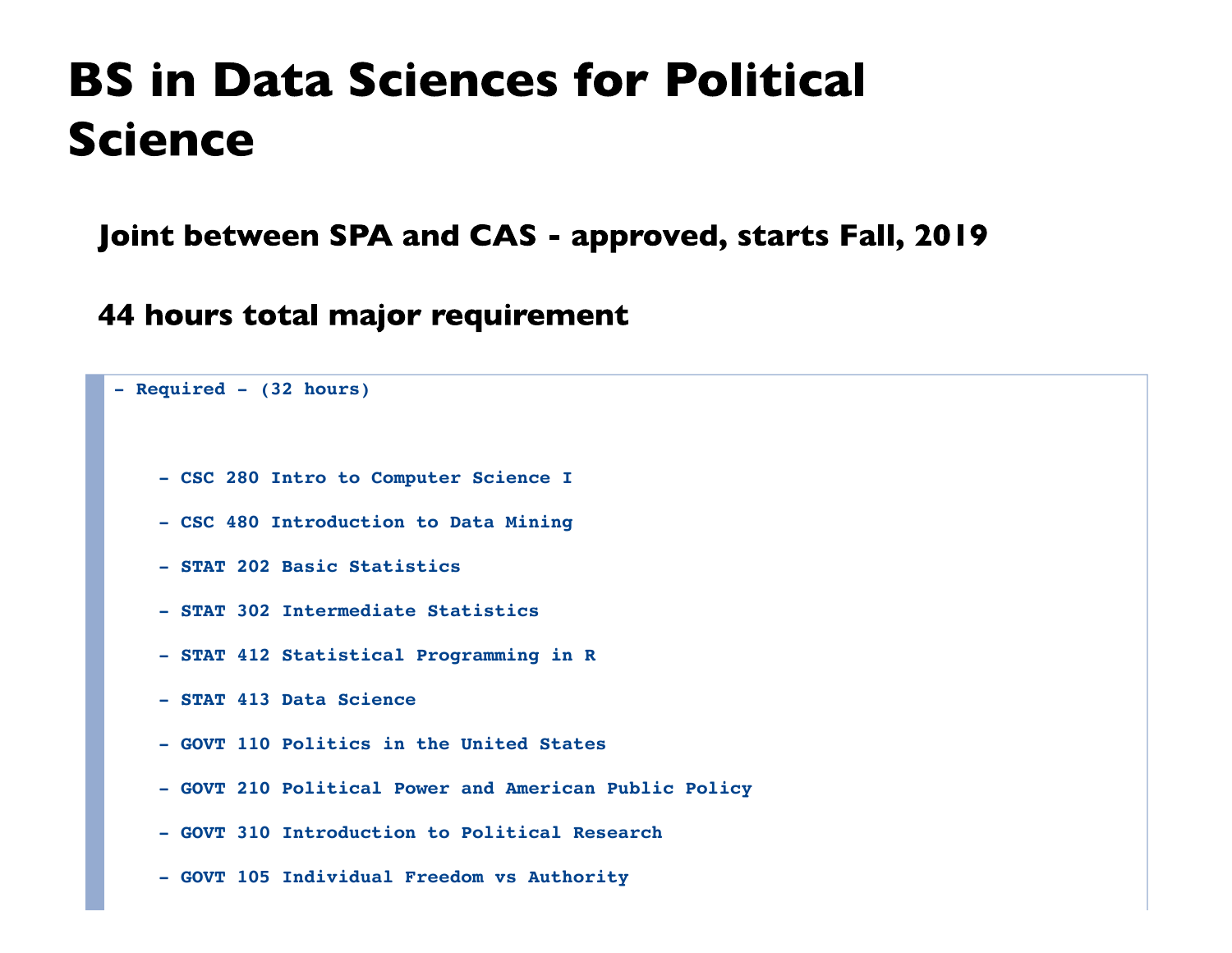**- or**

 **- GOVT 130 Comparative Politics**

**- Electives (9 hours) from long list of 3xx and 4xx GOVT courses**

**- Capstone 3 hours in GOVT 4xx course**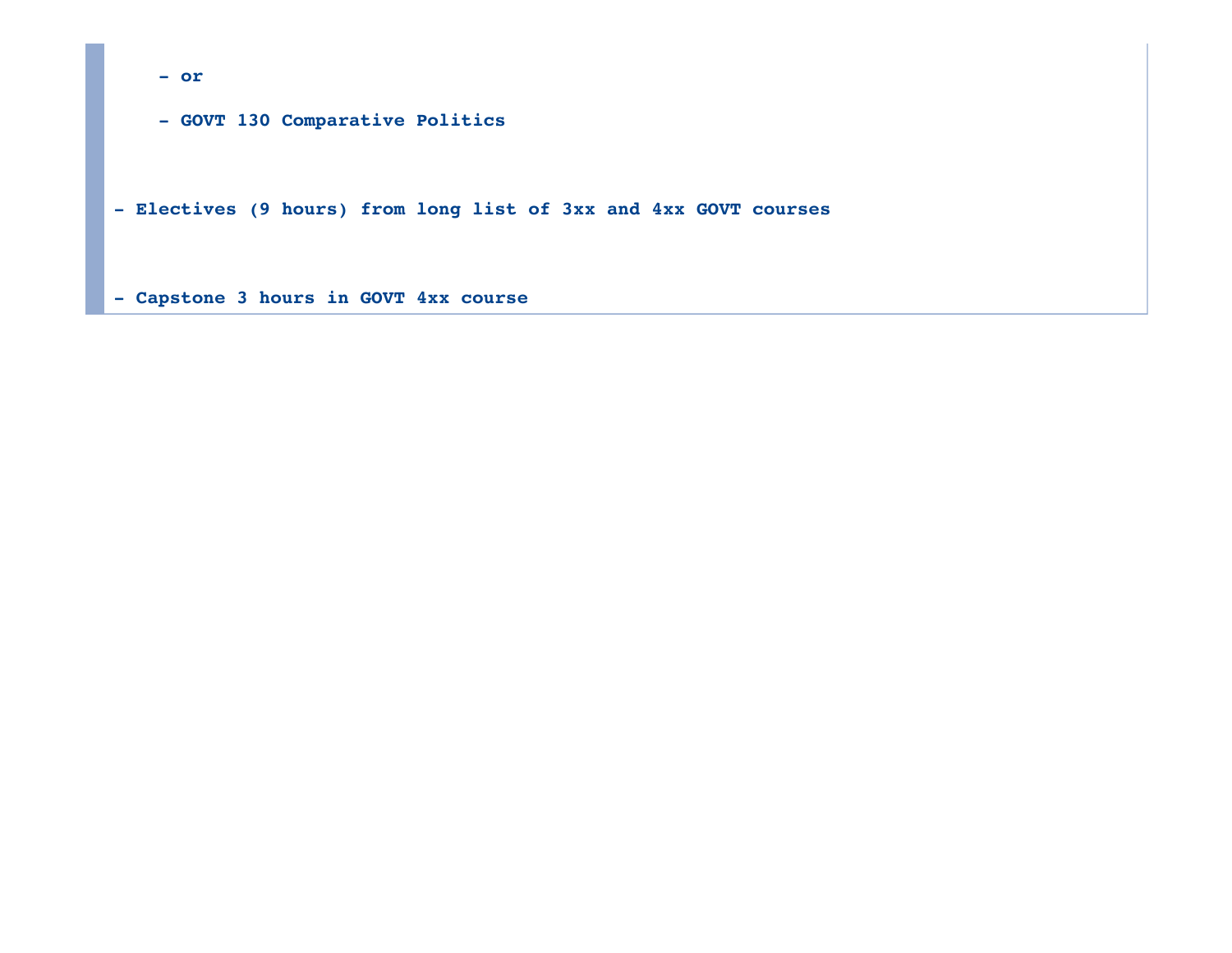### **Graduate Data Science Programs at AU**

Graduate certificate (4 courses, 3.0 GPA in any major)

Masters of Science (3.0 GPA in any major, 30 hours)